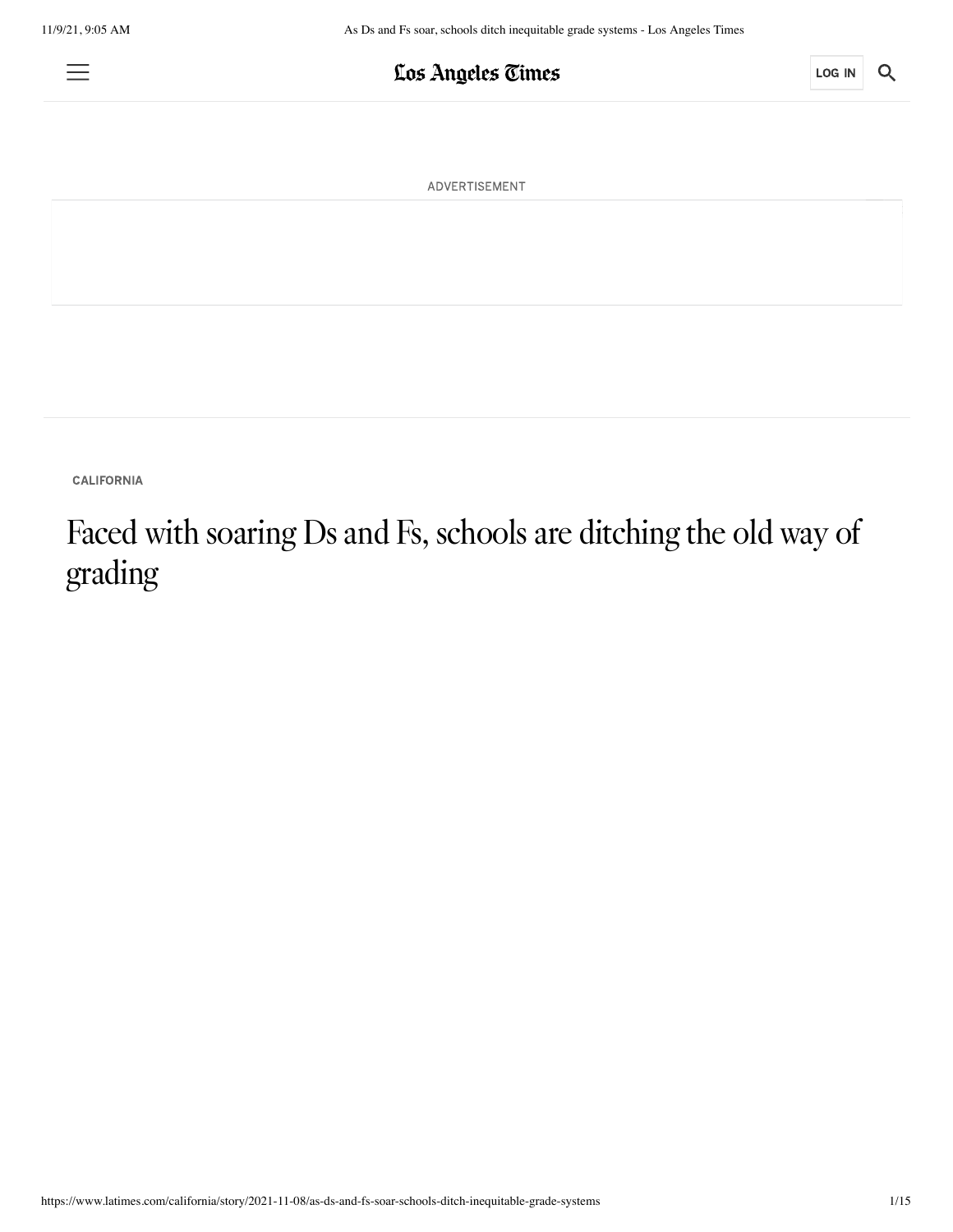

Alhambra High School English teacher Joshua Moreno is working to align grades with what students are learning, not on behavior, deadlines or quantity of work. (Irfan Khan / Los Angeles Times)

BY PALOMA [ESQUIVEL](https://www.latimes.com/people/paloma-esquivel) | STAFF WRITER

NOV. 8, 2021 5 AM PT



A few years ago, high school teacher Joshua Moreno got fed up with his grading system, which had become a points game.

Some students accumulated so many points early on that by the end of the term they knew they didn't need to do more work and could still get an A. Others — often those who had to work or care for family members after school — would fail to turn in their homework and fall so far behind that they would just stop trying.

"It was literally inequitable," he said. "As a teacher you get frustrated because what you signed up for was for students to learn. And it just ended up being a conversation about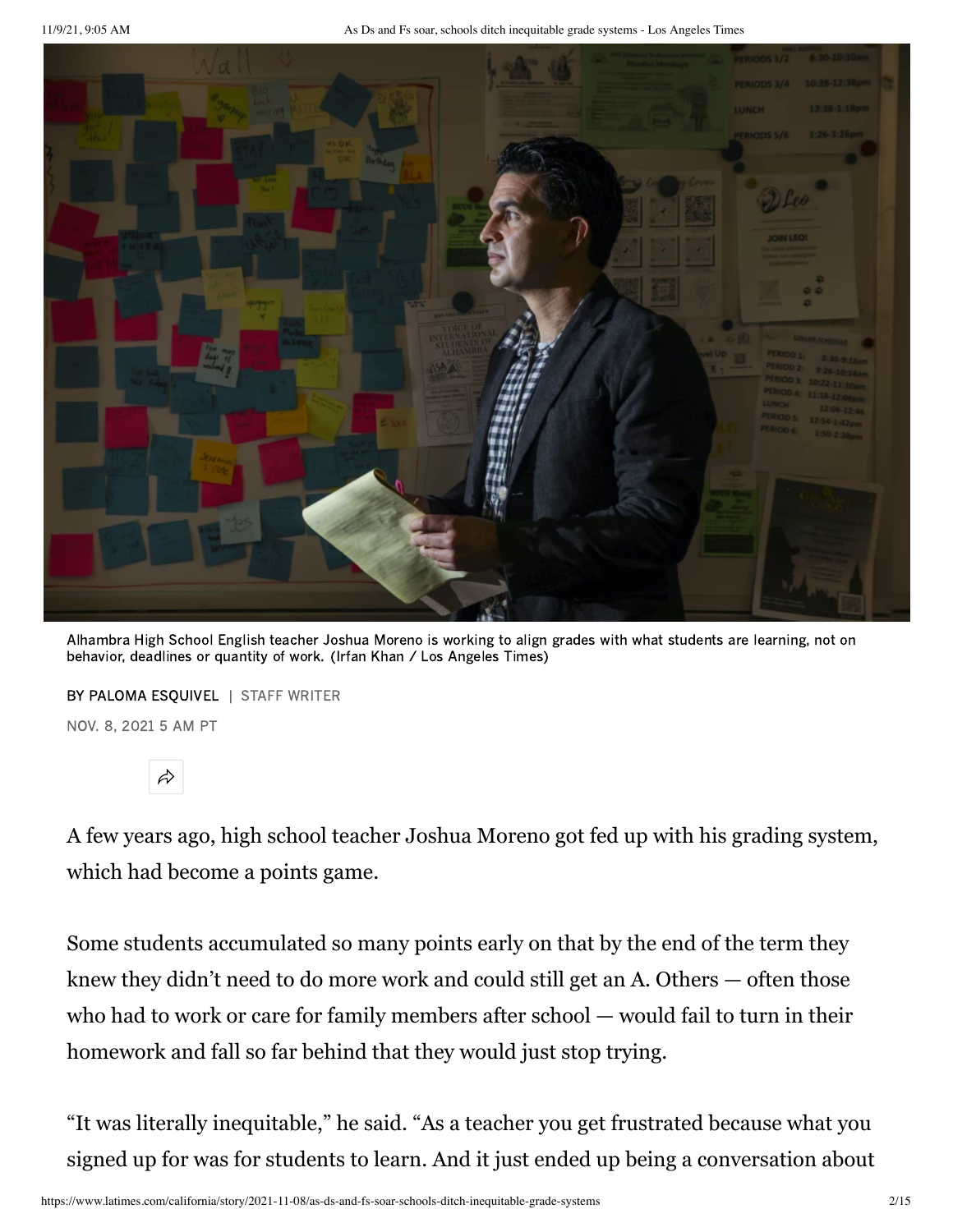points all the time."

These days, the Alhambra High School English teacher has done away with points entirely. He no longer gives students homework and gives them multiple opportunities to improve essays and classwork. The goal is to base grades on what students are learning, and remove behavior, deadlines and how much work they do from the equation.

#### ADVERTISEMENT

The changes Moreno embraced are part of a growing trend in which educators are moving away from traditional point-driven grading systems, aiming to close large academic gaps among racial, ethnic and economic groups. The trend was accelerated by the pandemic and school closures that caused troubling increases in Ds and Fs across the country and by calls to examine the role of institutionalized racism in schools in the aftermath of the murder of George Floyd by a police officer.

Los Angeles and San Diego Unified — the state's two largest school districts, with some 660,000 students combined — have recently directed teachers to base academic grades on whether students have learned what was expected of them during a course — and not penalize them for behavior, work habits and missed deadlines. The policies encourage teachers to give students opportunities to revise essays or retake tests to show that they have met learning goals, rather than enforcing hard deadlines.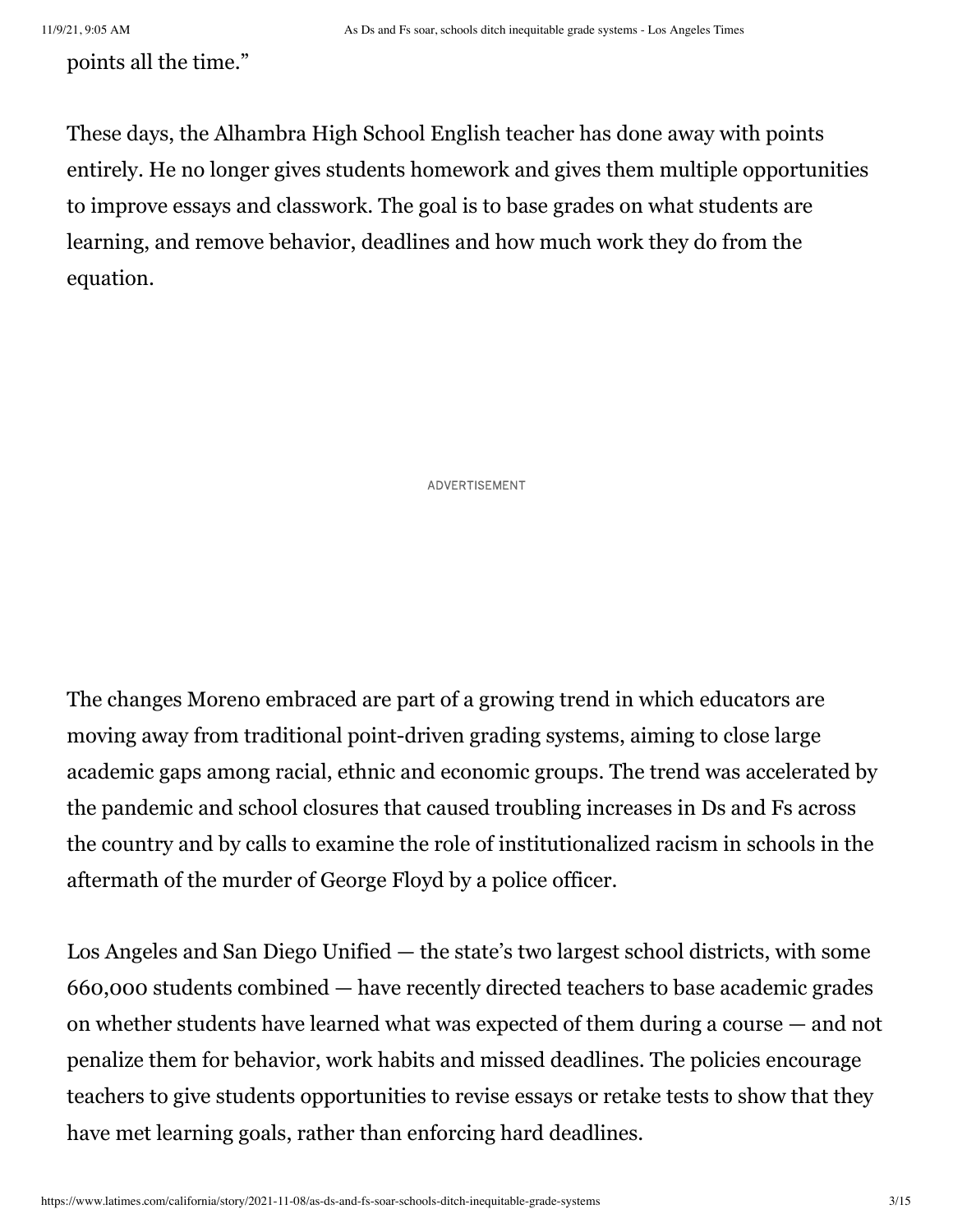"It's teaching students that failure is a part of learning. We fall. We get back up. We learn from the feedback that we get," said Alison Yoshimoto-Towery, L.A. Unified's chief academic officer.

Traditional grading has often been used to "justify and to provide unequal educational opportunities based on a student's race or class," said a letter sent by Yoshimoto-Towery and Pedro A. Garcia, senior executive director of the division of instruction, to principals last month.

"By continuing to use century-old grading practices, we inadvertently perpetuate achievement and opportunity gaps, rewarding our most privileged students and punishing those who are not," their letter said, quoting educational grading consultant Joe Feldman.



The perils of parenting through a pandemic

**What's going on with school? What do kids need? Get 8 to 3, a newsletter dedicated to the questions that keep California families up at night.**

SIGN ME UP

**You may occasionally receive promotional content from the Los Angeles Times.**

The urgent need for change became painfully apparent during pandemic-forced school closures as educators grappled with how to fairly grade students living through an unprecedented disruption to their education. Some of the challenges that students faced were unique to the pandemic. Others had long been present and were more visible. Enter email address<br>
SIGN ME UP<br>
You may occasionally receive promotional content from the Los Angeles Times.<br>
The urgent need for change became painfully apparent during pandemic-forced school<br>
closures as educators grapp

Suddenly, teachers had an inside view of the crowded home conditions of some low-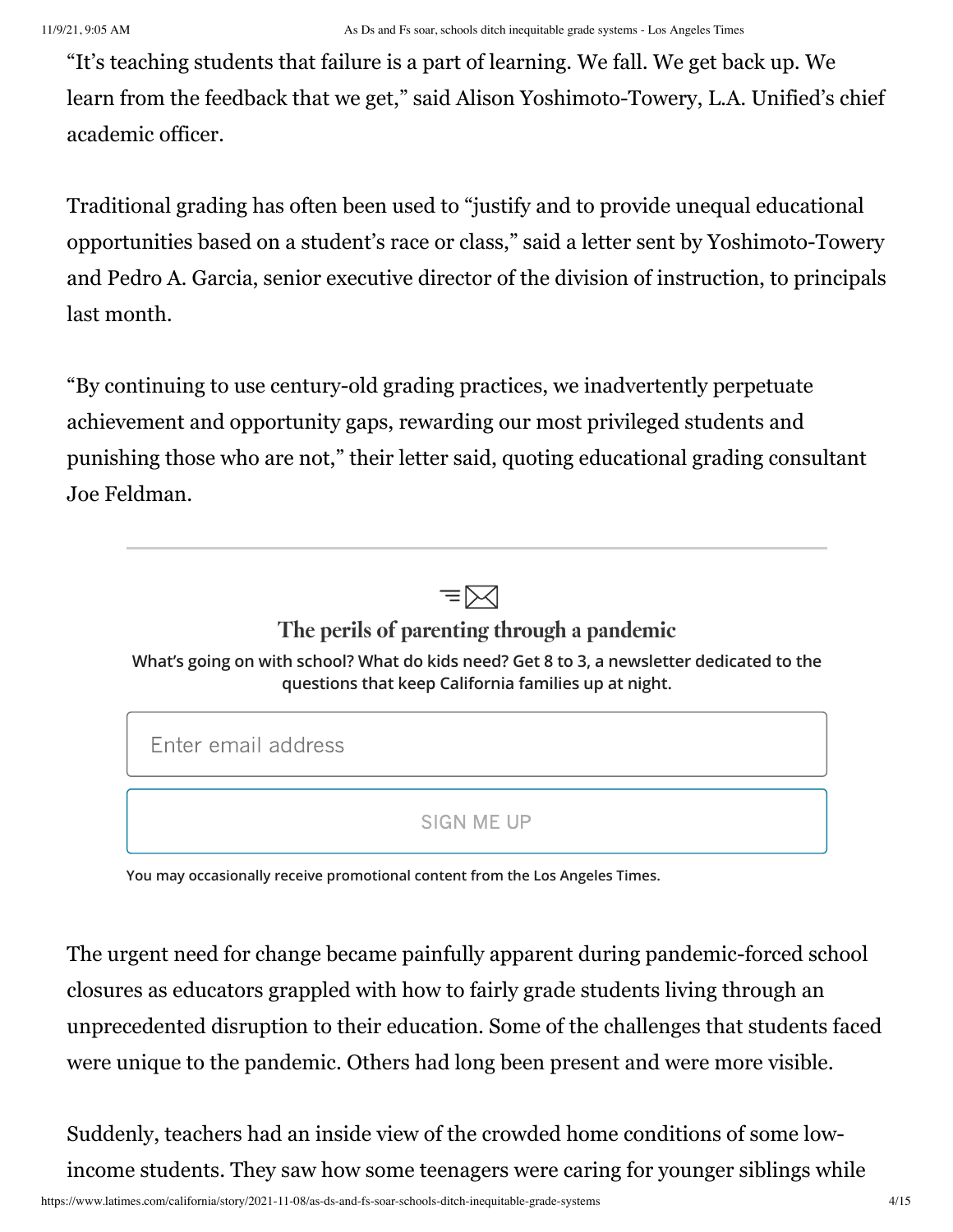trying to do their own work and witnessed the impact of the digital divide as students with spotty internet access struggled to log on to class.

"The COVID pandemic just highlighted across the nation a trend of looking at the inequities in learning circumstances for students," said Carol Alexander, director of A-G intervention and support for L.A. Unified. "But those different circumstances of learning have always been present."

Feldman, a former teacher and administrator who wrote the book "Grading for Equity," had been working for several years with school districts across the country as they reconsidered grading policies. In October and November of the 2020-21 academic school year, he suddenly found himself fielding a "tidal wave" of calls from districts, as teachers issued progress reports and realized that Ds and Fs were skyrocketing.

"Our traditional grading practices have always harmed our traditionally underserved students," Feldman said. "But now because the number of students being harmed was so much greater, it got people more aware of it and ready to tackle this issue."

Several school districts across California, reflecting a diversity of demographics, are taking steps toward revising grading with an eye toward equity. Some have formally adopted new policies while others are offering training and support for teachers who want to grade differently.

Last year, West Contra Costa Unified, which is majority Latino, issued [a memo](https://simbli.eboardsolutions.com/Meetings/Attachment.aspx?S=36030499&AID=61108&MID=3929) encouraging secondary teachers to give students a five-day grace period to turn in work and eliminate zeroes in grade books.

Placer Union High School District, where a majority of students are white, has directed [teachers to base grades on "valid evidence of a student's content knowledge and not...on](https://www.puhsd.k12.ca.us/departments/educational-services/accurate-and-equitable-grading-practices) evidence that is likely to be influenced by a teacher's implicit bias nor reflect a student's circumstances."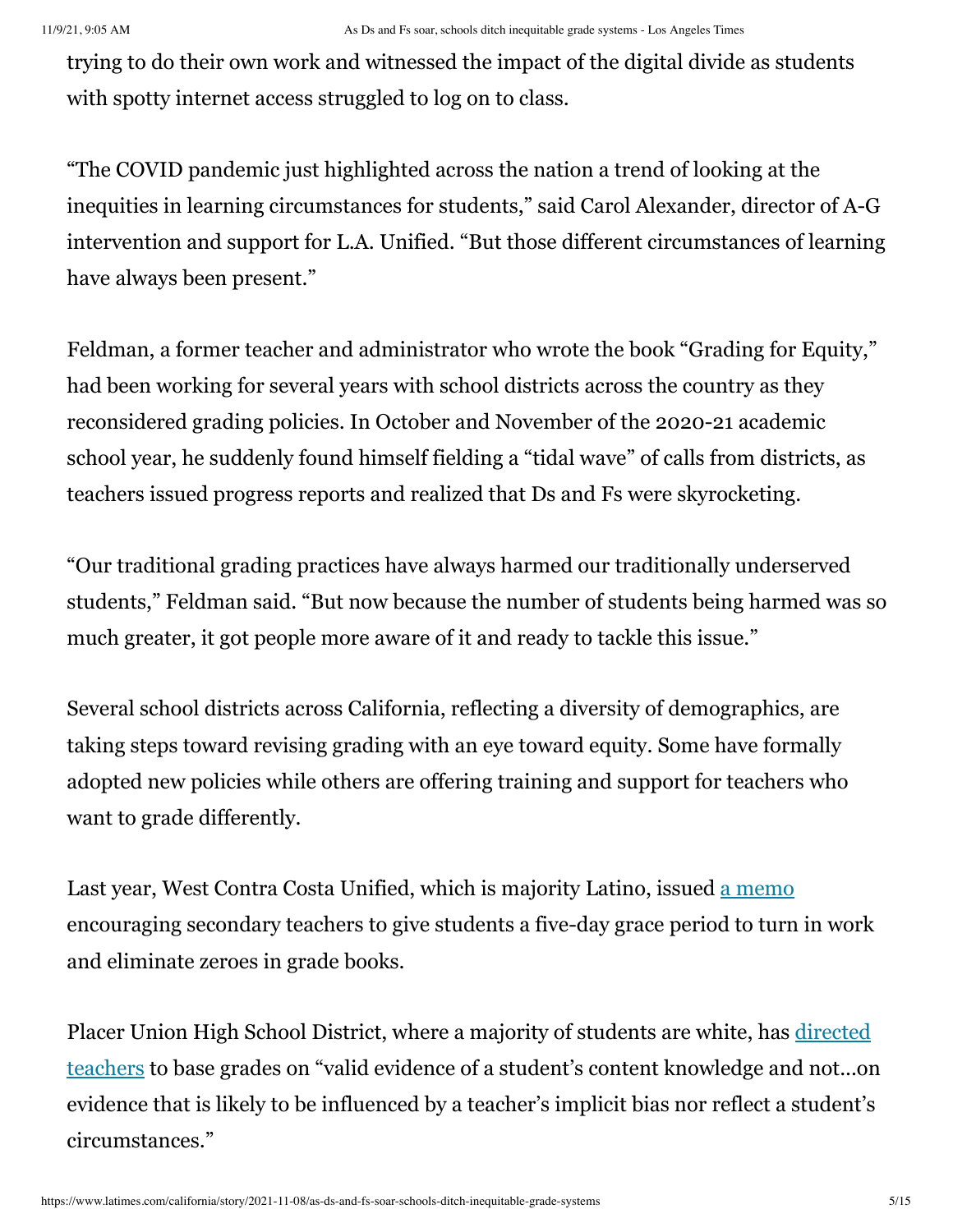In Los Angeles, the district had begun to train teachers on practices including basing grades on whether students are meeting academic standards. But when faced with a flood of Ds and Fs during school closures, officials quickly moved to change policy , giving students additional time to make up work.

# [CALIFORNIA](https://www.latimes.com/california)

Falling grades, stalled [learning.](https://www.latimes.com/california/story/2021-10-21/covid-era-learning-challenges-lausd-after-school-closures) L.A. students 'need help now,' Times analysis shows Oct. 21, 2021

A recent [L.A. Times analysis o](https://www.latimes.com/california/story/2021-10-21/covid-era-learning-challenges-lausd-after-school-closures)f L.A. Unified's assessment and grade data showed how grades fell significantly during school closures for students in Los Angeles. The gap in grades that existed before the pandemic between Black and Latino students and white and Asian counterparts widened to as much as 21 percentage points.

There were also significant gaps in the rate of students meeting University of California and California State University admissions requirements, which say students must complete certain courses with a C or better. During the 2018-19 school year, about 59% of students met the requirements. For the class of 2022, about 46% of students are on track to meet the requirements — with a gap of 17 percentage points or more between Black and Latino students and white and Asian students. Officials have said they expect more seniors will meet the requirements before the end of the school year.

Despite the broad decline in grades, educators said the pandemic also showed how giving students extra opportunities led many to improve their marks. In the fall of the 2020-21 school year, after the district directed teachers to give students several extra weeks to make up their work, almost 15,000 grades were improved.

In the recent guidance, teachers were directed to base final academic grades on the "level of learning demonstrated in the quality of work, not the quantity of work completed" and mastery of standards.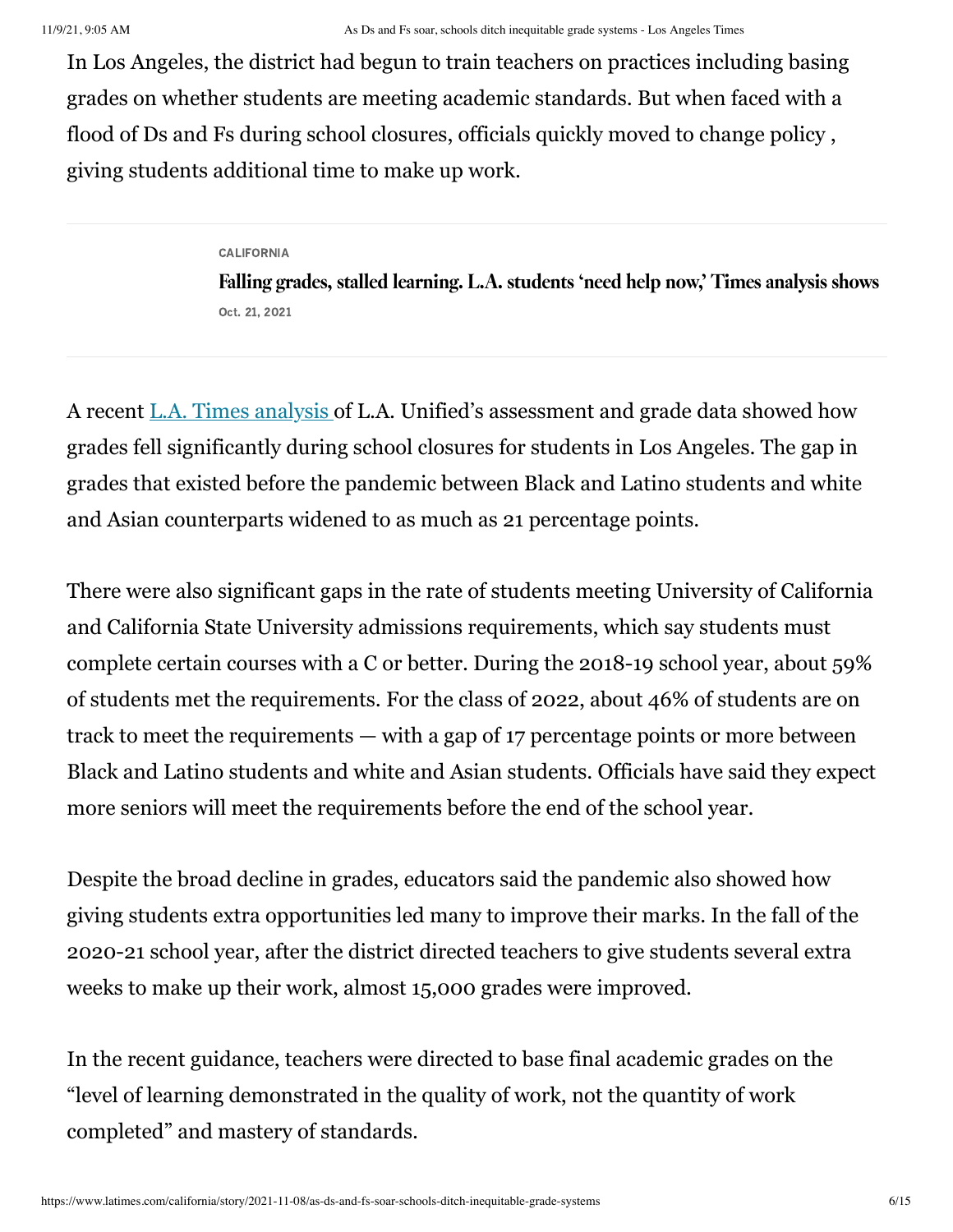"Just because I did not answer a test question correctly today doesn't mean I don't have the capacity to learn it tomorrow and retake a test," Yoshimoto-Towery said. "Equitable grading practices align with the understanding that as people we learn at different rates and in different ways and we need multiple opportunities to do so."

The district's guidance says academic grades should not be based on attendance, including unexcused absences, late work, engagement or behavior, which can be reflected in separate "citizenship" or "work habits" marks that do not count toward a student's GPA.

Students earning Ds and Fs should also have the opportunity to take an incomplete grade in order to have extra time to improve their grade or retake the course for a better grade or credit recovery.

Gary Garcia, principal at John Marshall High School in Los Feliz, said many teachers have been moving toward more equitable grading practices for years. But shifting away from traditional grading to basing grades on whether students have mastered standards is not easy.

"It is a heavy lift, which is difficult in this pandemic time with the challenges teachers face," Garcia said. "But, I think over time, over the next few years, we'll see more and more schools adopting mastery grading and learning."

Gavin Tierney, an assistant professor in the Department of Secondary Education at Cal State Fullerton, who teaches aspiring educators on equitably assessing students, agreed that asking teachers to fundamentally change their approach to grading — which often replicates what they experienced in school — requires more training and support.

"It's hard work to rethink how we are assessing and grading on a deep level," Tierney said. "We can't just say to teachers, 'do this work.' Because they're trying to just figure out how to get through a lesson a lot of times."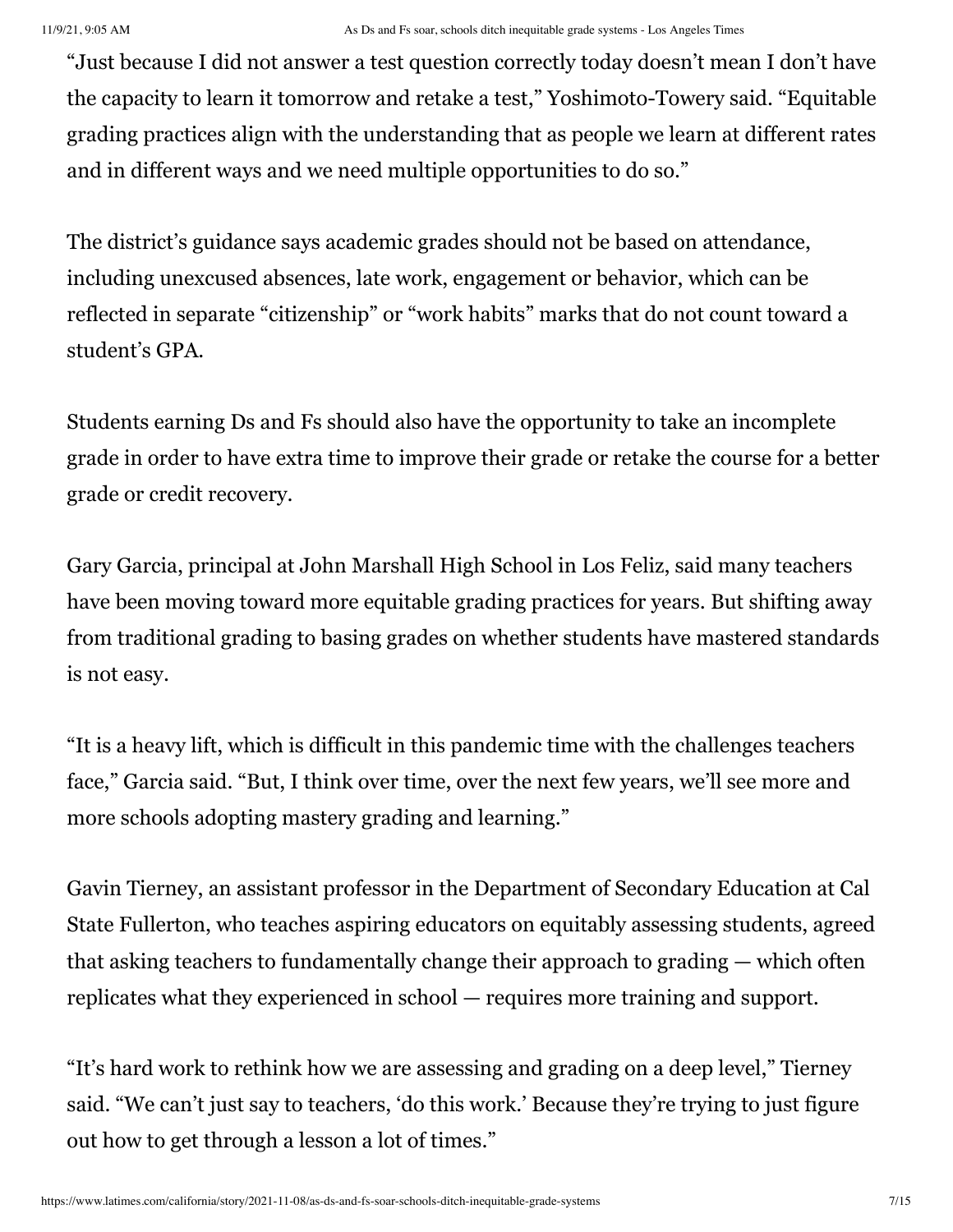In San Diego, district officials said they were compelled to make changes following calls for social justice in the aftermath of Floyd's death and the pandemic's exposure of longexisting racial inequities.

"Our goal should not simply be to re-create the system in place before March 13, 2020. Rather, we should seek to reopen as a better system, one focused on rooting out systemic racism in our society," the board declared last summer.

Similar to Los Angeles, the San Diego changes include giving students opportunities to revise work and re-do tests. Teachers are to remove factors such as behavior, punctuality, effort and work habits from academic grades and shift them to a student's "citizenship" grade, which is often factored into sports and extra-curricular eligibility, said Nicole DeWitt, executive director in the district's office of leadership and learning.

[Frederick M. Hess,](https://www.aei.org/profile/frederick-m-hess/) [director of education policy studies at the American Enterprise](https://www.aei.org/) Institute, a conservative think tank, said he thinks some of the changes seem sensible like giving students a chance to retake tests. But he's skeptical of others, including removing deadlines and behavior from academic grades.

"The questions that are getting asked here are certainly worth asking," Hess said. "My concern is that by calling certain practices equitable and suggesting they are the right ones, what we risk doing is creating systems in which we tell kids it's OK to turn in your work late. That deadlines don't matter... And I don't think this sets kids up for successful careers or citizenship."

[Thomas Guskey,](https://tguskey.com/) author of "On Your Mark: Challenging the Conventions of Grading and Reporting," said the United States lags behind other countries in modernizing grading.

In Canada, for example, it's common for students to receive separate grades for academic achievement, participation, punctuality and effort. That makes each mark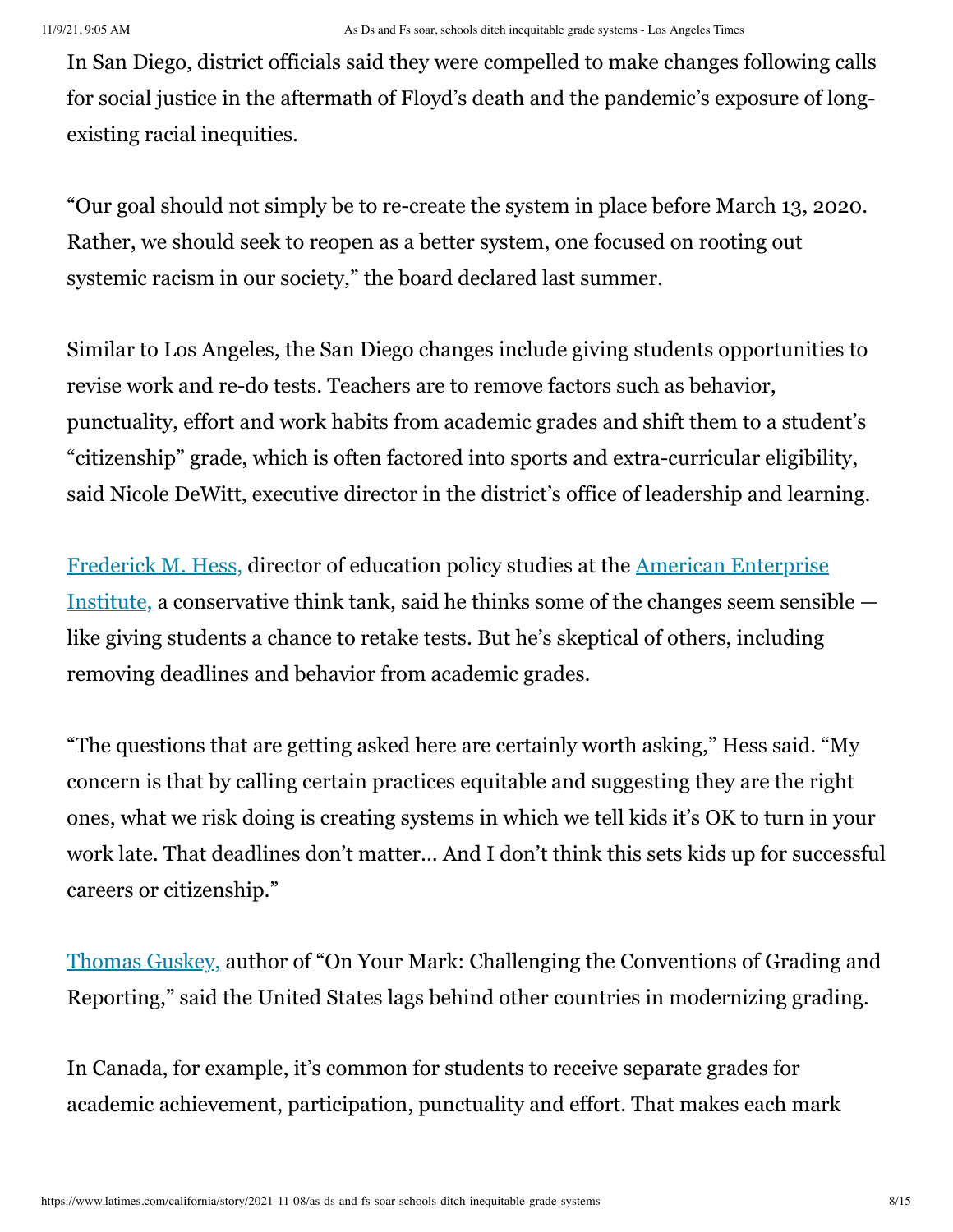more meaningful than a grade that is a hodgepodge of factors that can vary from teacher to teacher.

"We in the United States are more bound by tradition in grading than any other developed nation in the world," Guskey said. Grading reform is not about watering down expectations; it's about ensuring that grades are meaningful and fair, he said.

"I want us to honor excellence," Guskey said. "I just want it done in ways that are defensible and not really pitting one kid against the other."





# The view from Sacramento

**For reporting and exclusive analysis from bureau chief John Myers, get our California Politics newsletter.**

**You may occasionally receive promotional content from the Los Angeles Times.** SIGN ME UP<br>
SIGN ME UP<br>
Du may occasionally receive promotional content from the Los Angeles Times.<br>
Paloma Esquivel<br>
Paloma Esquivel is an education reporter for the Los Angeles Times. She was on the<br>
team that won the 20 SIGN ME UP

Paloma [Esquivel](https://www.latimes.com/people/paloma-esquivel) [Twitter](https://twitter.com/palomaesquivel)  $\boxed{0}$  [Instagram](https://www.instagram.com/latimes/)  $\boxed{\times}$  [Email](mailto:paloma.esquivel@latimes.com)  $\boxed{f}$  [Facebook](https://www.facebook.com/latimes)

Paloma Esquivel is an education reporter for the Los Angeles Times. She was on the team that won the 2011 Pulitzer Prize for public service for investigating corruption in the city of Bell and the team that won the 2016 Pulitzer Prize for breaking news for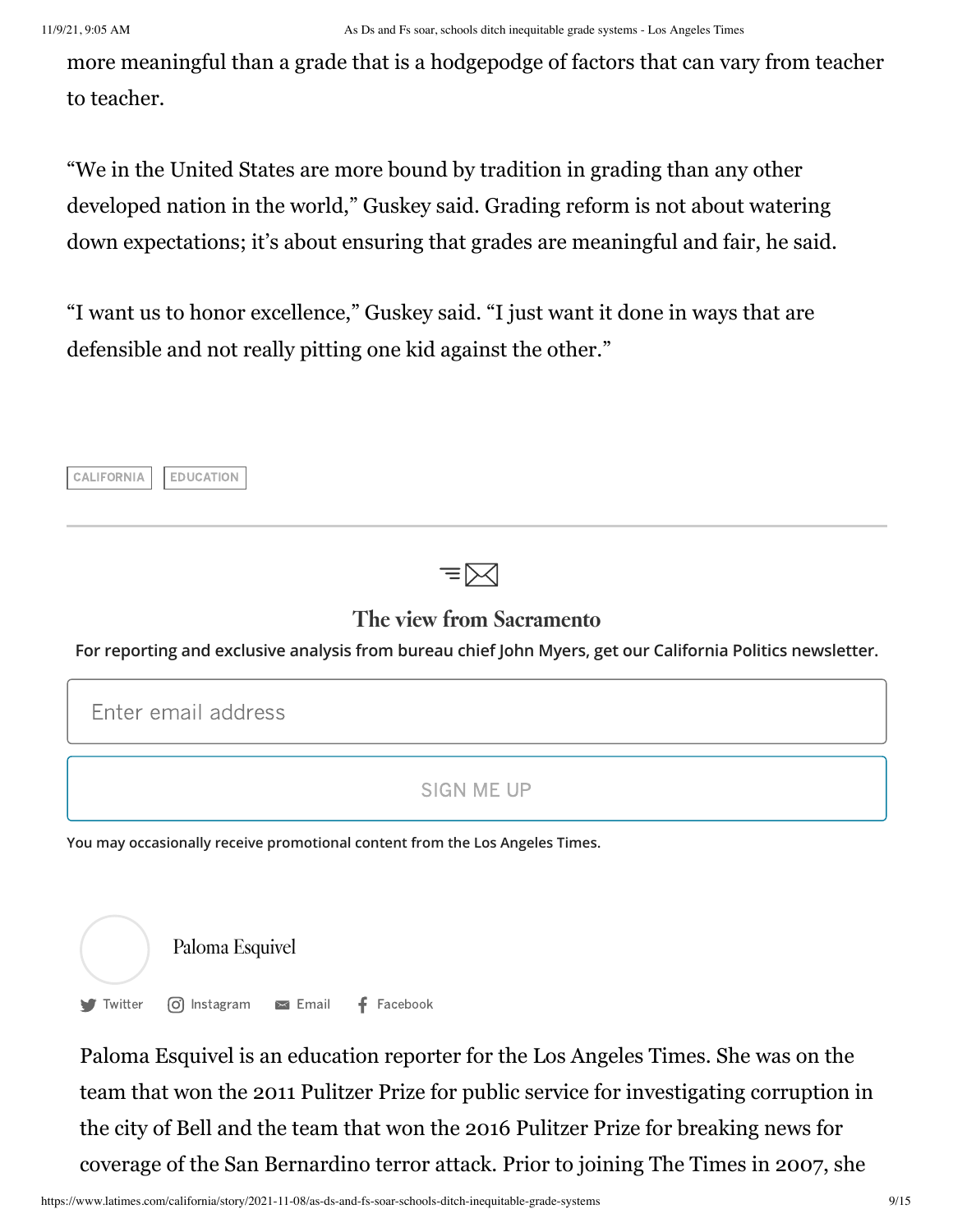was a freelance writer, worked in Spanish-language radio and was an occasional substitute teacher. A Southern California native, she graduated from UC Berkeley and has a master's in journalism from Syracuse University.

Show Comments

SUBSCRIBERS ARE READING

[MUSIC](https://www.latimes.com/entertainment-arts/music)

For Travis Scott, a history of chaos at concerts, followed by a night of [unspeakable](https://www.latimes.com/entertainment-arts/music/story/2021-11-07/astroworld-travis-scott-festival-concert-history) tragedy

[LIFESTYLE](https://www.latimes.com/lifestyle)

The L.A. Times 2021 [holiday](https://www.latimes.com/lifestyle/story/2021-11-04/la-times-2021-holiday-gift-guide) gift guide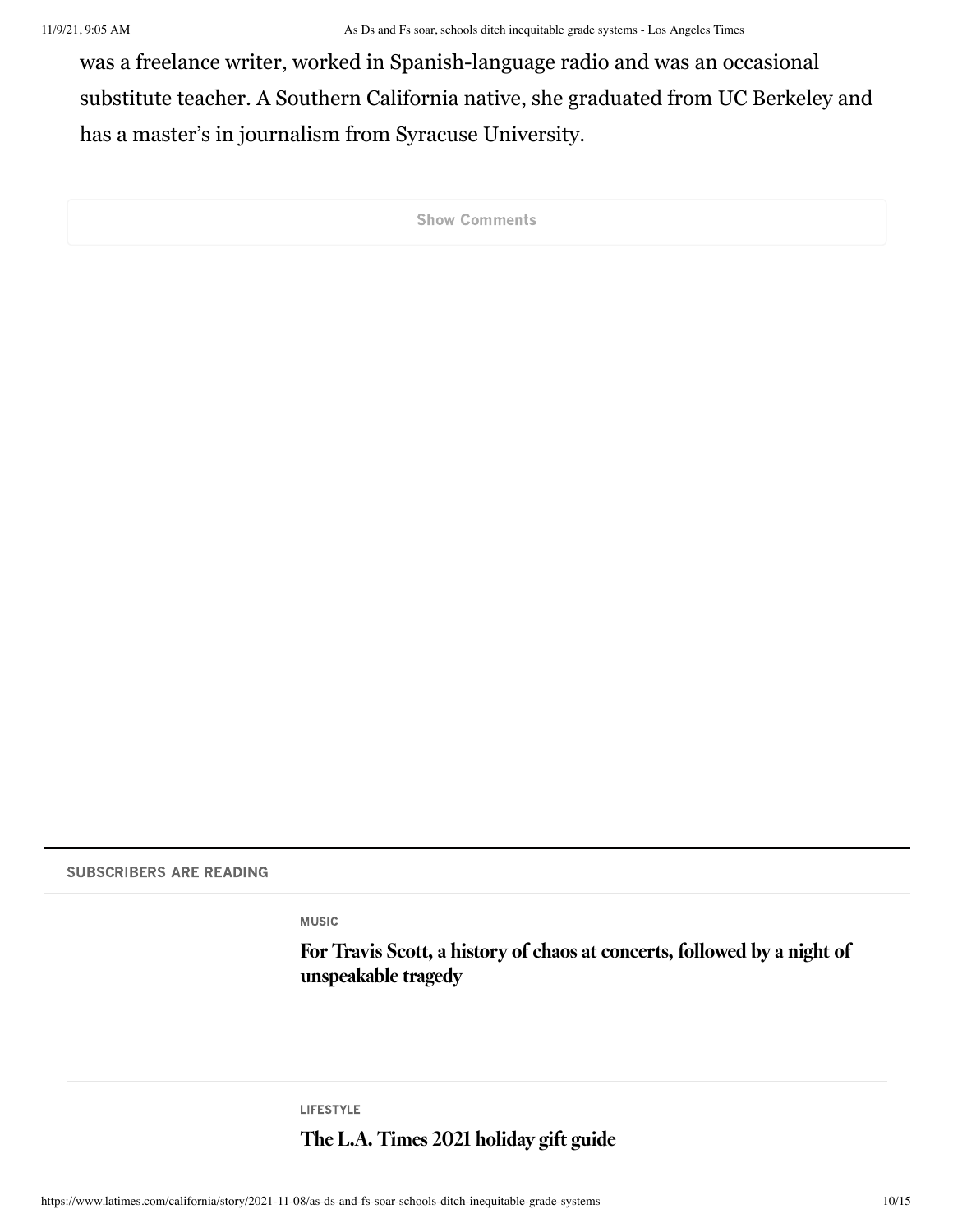[CALIFORNIA](https://www.latimes.com/california)

FOR [SUBSCRIBERS](https://www.latimes.com/topic/for-la-times-subscribers)

They fled L.A. for Joshua Tree during the [pandemic.](https://www.latimes.com/california/story/2021-10-14/pros-cons-covid-pandemic-california-desert-life) Now they face the reality of desert life

[OPINION](https://www.latimes.com/opinion)

Op-Ed: As a USC professor, I can't stay quiet about the [administration's](https://www.latimes.com/opinion/story/2021-11-03/uscs-administrative-culture-is-still-rotten-from-the-top-we-faculty-wont-keep-quiet) toxic culture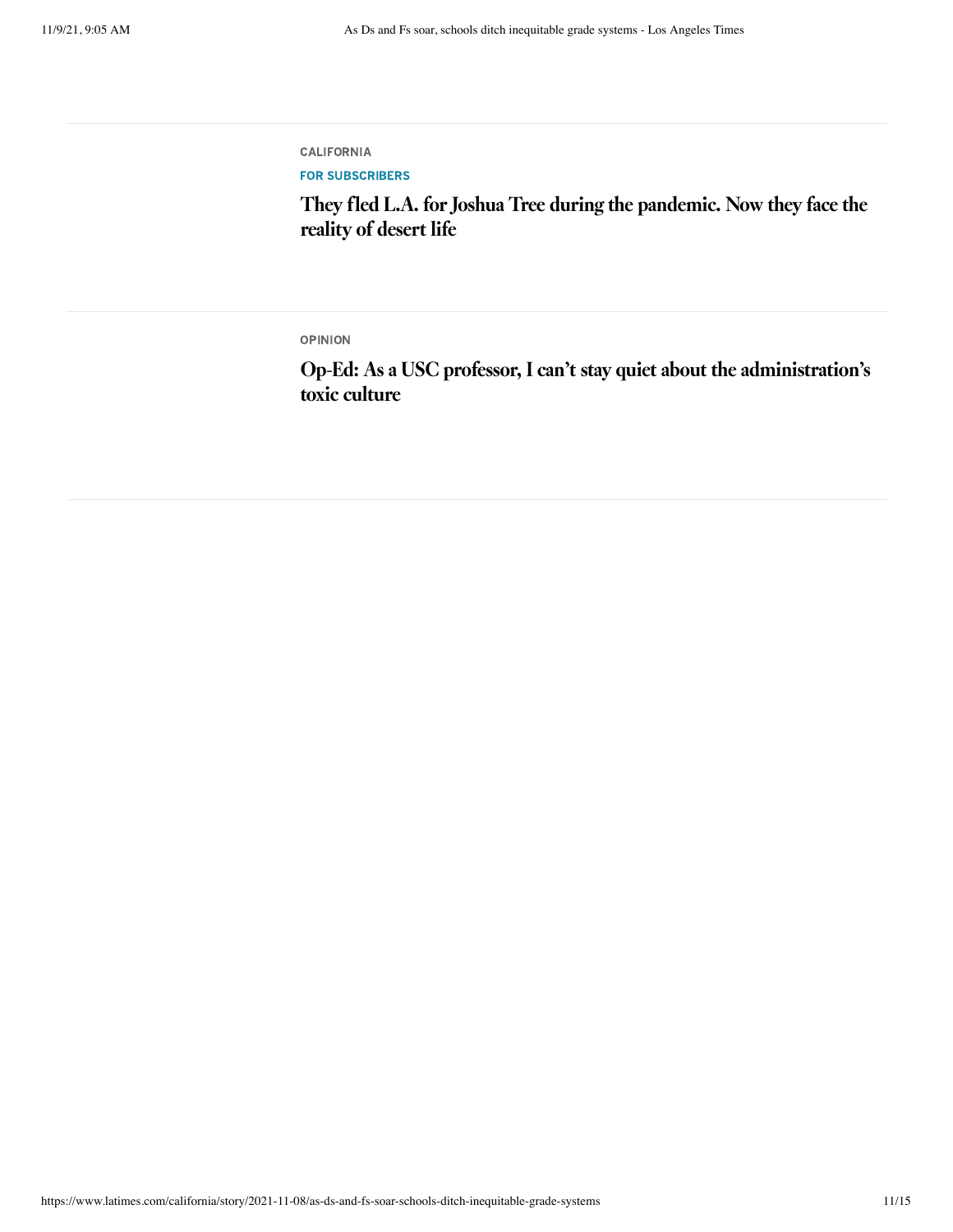# SUBSCRIBERS ARE READING

[MUSIC](https://www.latimes.com/entertainment-arts/music)

For Travis Scott, a history of chaos at concerts, followed by a night of [unspeakable](https://www.latimes.com/entertainment-arts/music/story/2021-11-07/astroworld-travis-scott-festival-concert-history) tragedy

[LIFESTYLE](https://www.latimes.com/lifestyle)

The L.A. [Times 2021](https://www.latimes.com/lifestyle/story/2021-11-04/la-times-2021-holiday-gift-guide) holiday gift guide

[CALIFORNIA](https://www.latimes.com/california)

## FOR [SUBSCRIBERS](https://www.latimes.com/topic/for-la-times-subscribers)

They fled L.A. for Joshua Tree during the [pandemic.](https://www.latimes.com/california/story/2021-10-14/pros-cons-covid-pandemic-california-desert-life) Now they face the reality of desert life

[OPINION](https://www.latimes.com/opinion)

Op-Ed: As a USC professor, I can't stay quiet about the [administration's toxic](https://www.latimes.com/opinion/story/2021-11-03/uscs-administrative-culture-is-still-rotten-from-the-top-we-faculty-wont-keep-quiet) culture

[CALIFORNIA](https://www.latimes.com/california)

Faced with soaring Ds and Fs, [schools are](https://www.latimes.com/california/story/2021-11-08/as-ds-and-fs-soar-schools-ditch-inequitable-grade-systems) ditching the old way of grading

ADVERTISEMENT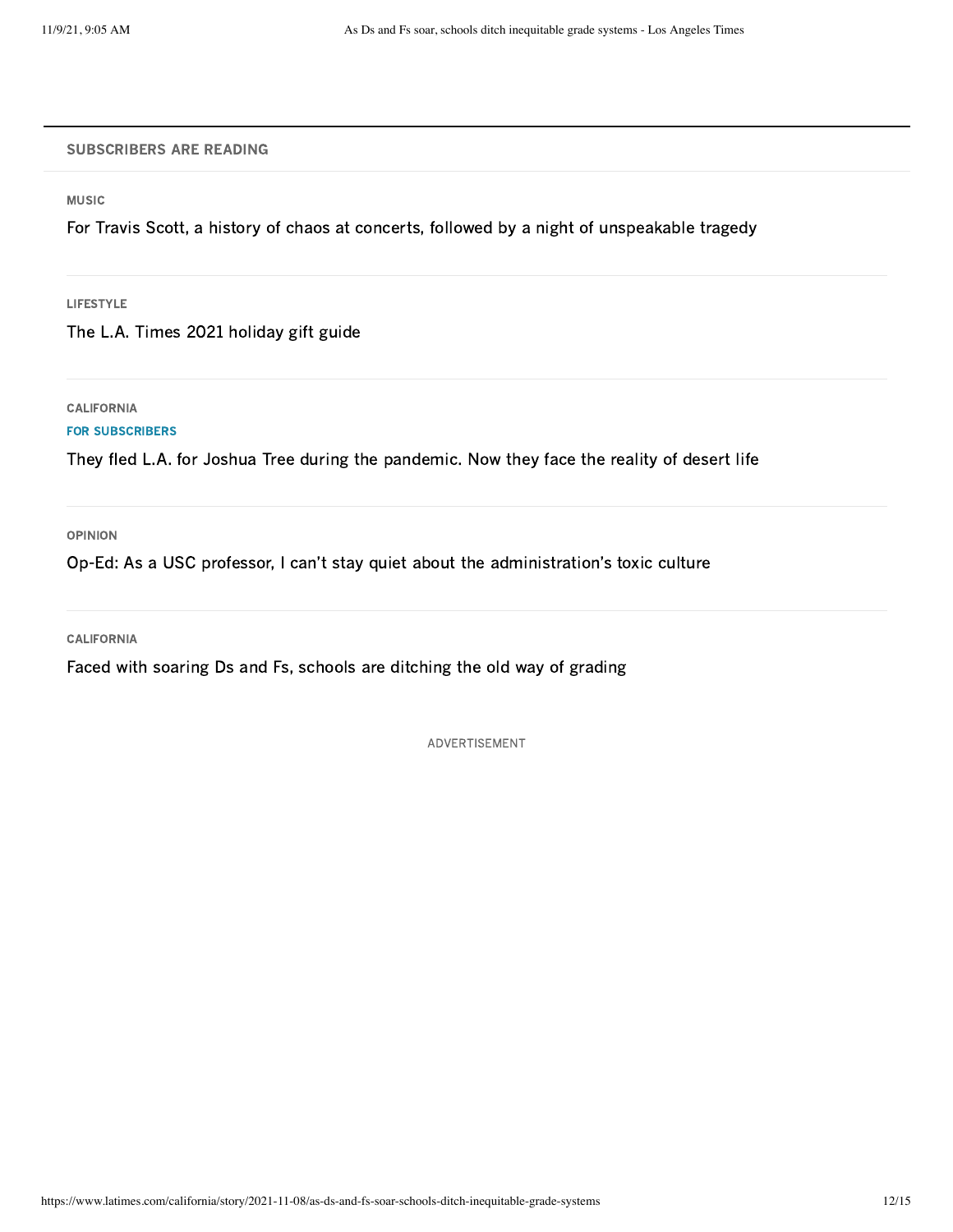## LATEST [CALIFORNIA](https://www.latimes.com/california) >

# [CALIFORNIA](https://www.latimes.com/california)

# COVID-19 [hospitalizations rising](https://www.latimes.com/california/story/2021-11-09/covid-19-hospitalizations-rising-in-parts-of-california-a-potentially-ominous-sign) in parts of California, a potentially ominous sign

45 minutes ago

# [PODCASTS](https://www.latimes.com/podcasts)

# Podcast: Why this USC fraternity scandal [is different](https://www.latimes.com/podcasts/story/2021-11-09/the-times-podcast-usc-scandal-fraternities)

Nov. 9, 2021

#### [CALIFORNIA](https://www.latimes.com/california)

# They live rent-free on San Francisco Bay. But now their 'floating [homeless encampment'](https://www.latimes.com/california/story/2021-11-09/they-live-rent-free-on-san-francisco-bay-but-now-their-floating-homeless-encampment-faces-extinction) faces extinction

Nov. 9, 2021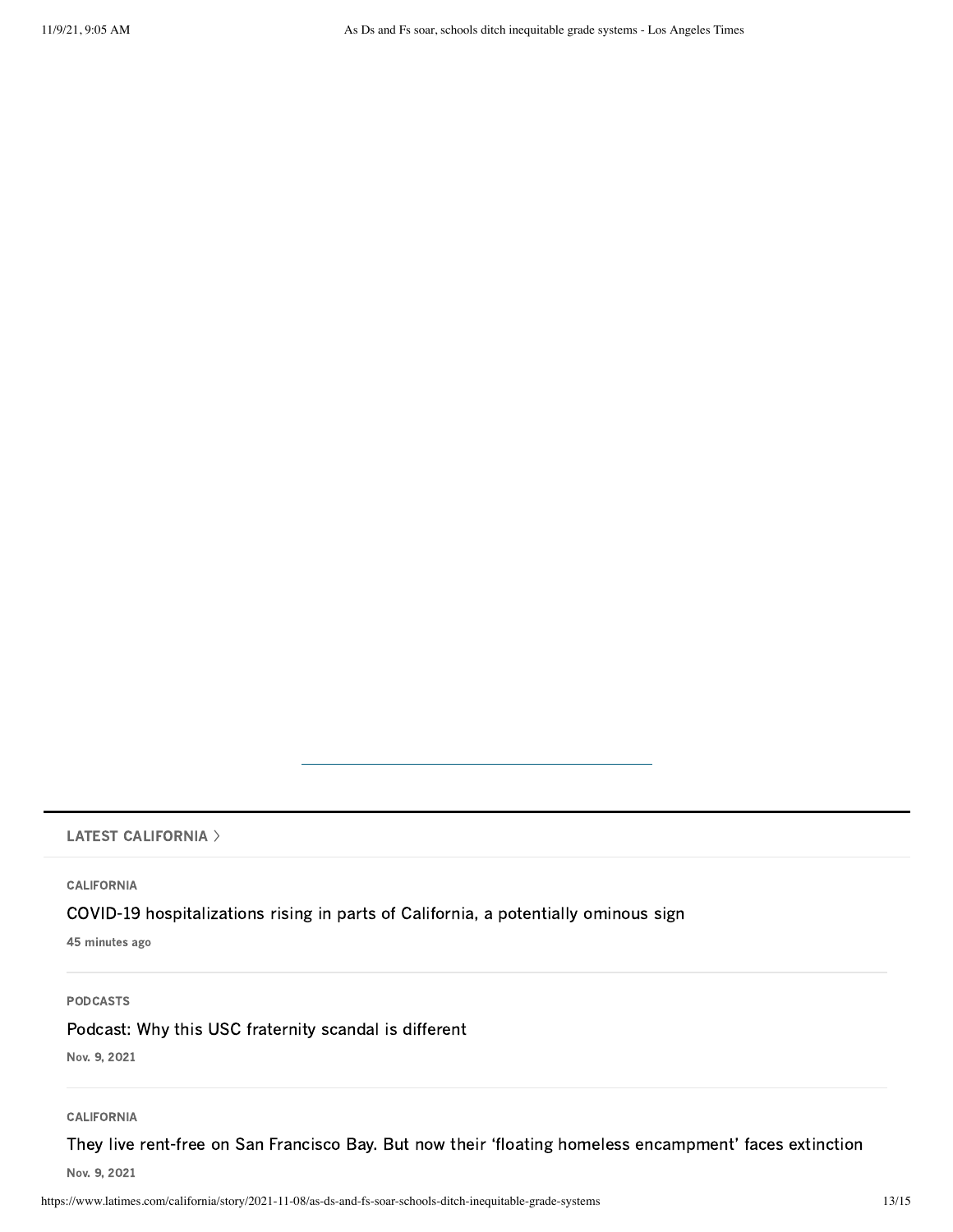#### [CALIFORNIA](https://www.latimes.com/california)

# If California [yanks Junipero](https://www.latimes.com/california/story/2021-11-09/who-is-statuesque-enough-to-represent-california-at-the-u-s-capitol) Serra's statue from the U.S. Capitol, who should replace him?

Nov. 9, 2021

## [CALIFORNIA](https://www.latimes.com/california)

Vanessa [Bryant's lawyers argue](https://www.latimes.com/california/story/2021-11-08/vanessa-bryants-lawyers-argue-jury-should-assume-crash-photos-were-widely-shared) jury should assume crash photos were widely shared

Nov. 8, 2021